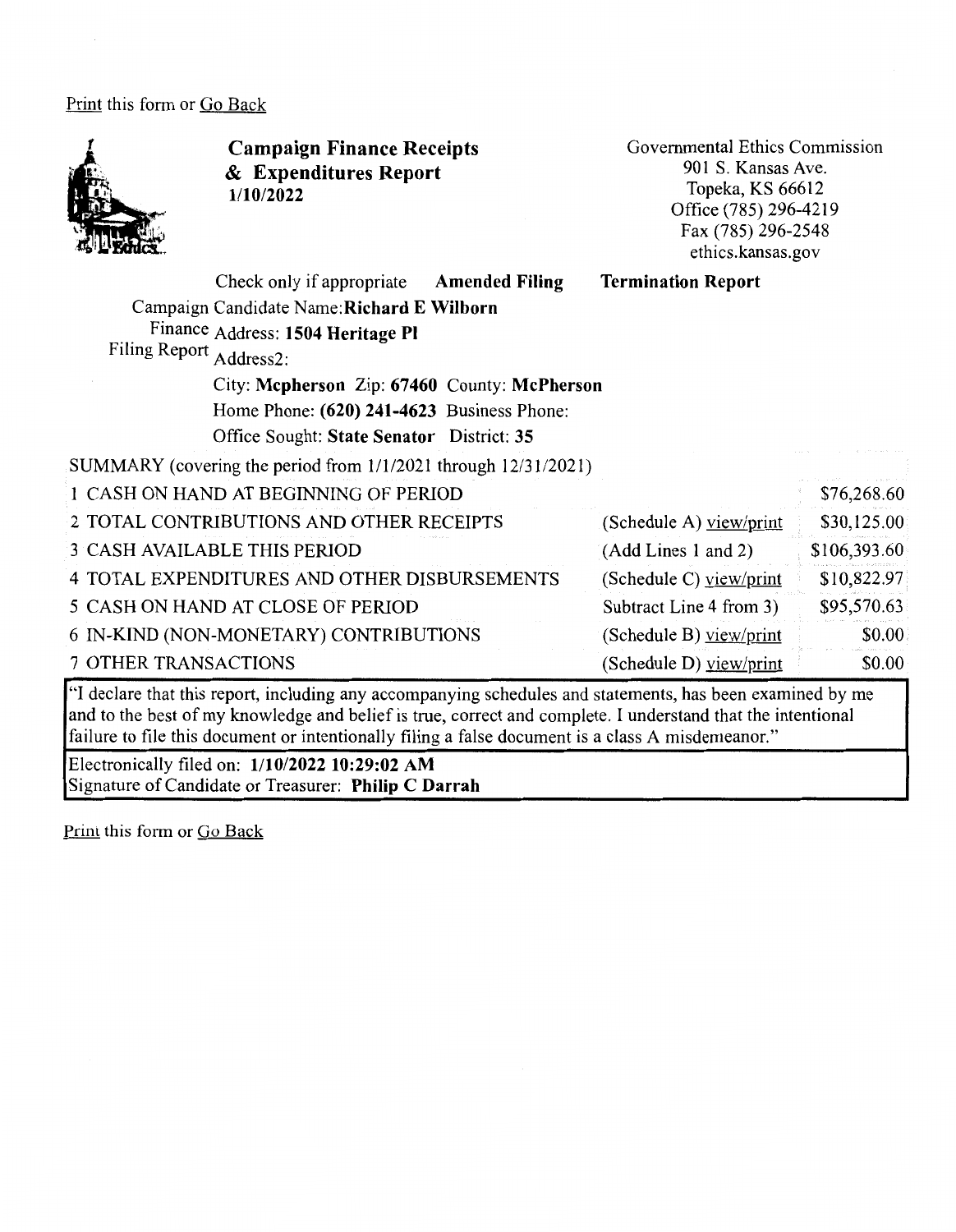# **SCHEDULE A**

# **CONTRIBUTIONS AND OTHER RECEIPTS**

#### **Candidate:** Richard E Wilborn

|          | <b>Name and Address</b>                                                       | <b>Type of Payment</b>                | Occupation of                               |               |
|----------|-------------------------------------------------------------------------------|---------------------------------------|---------------------------------------------|---------------|
| Date     | of Contributor                                                                | Cash, Check, Loan, E-<br>funds, Other | <b>Individual Giving</b><br>More Than \$150 | <b>Amount</b> |
| 12/28/21 | Kansas Crossing Casino LC<br>1275 S Hwy 69<br>Pittsburg KS 66762              | Check                                 |                                             | \$1,000.00    |
| 12/21/21 | Smile Direct Club LLC<br>414 Union St<br>Nashville TN 37219                   | Check                                 |                                             | \$500.00      |
| 12/20/21 | Kansas Bail Agents PAC<br>301 W Ash<br>Salina KS 67401                        | Check                                 |                                             | \$500.00      |
| 12/16/21 | Stray Dog PAC<br>11460 Tomahawk Creek<br>Pkwy<br>Leawood KS 66211             | Check                                 |                                             | \$250.00      |
| 12/13/21 | LoanMax<br>3440 Preston Road<br>Alpharetta GA 30005                           | Check                                 |                                             | \$250.00      |
| 12/10/21 | Kansas Livestock<br>Association PAC<br>6031 SW 37th Street<br>Topeka KS 66614 | Check                                 |                                             | \$250.00      |
| 12/09/21 | <b>NAIMIC</b><br>3601 Vincennes Road<br>Indianapolis IN 46268                 | Check                                 |                                             | \$1,000.00    |
| 12/07/21 | <b>BCS</b> Design Inc<br>19930 W 161st Street<br>Olathe KS 66062              | Check                                 |                                             | \$1,000.00    |
| 12/03/21 | Prairie Band Potawatomi<br>Nation<br>16281 Q Road<br>Mayetta KS 66509         | Check                                 |                                             | \$500.00      |
| 12/01/21 | Kansas Independent<br>Pharmacy PAC<br>3512 SW Fairlawn Rd<br>Topeka KS 66608  | Check                                 |                                             | \$250.00      |
| 11/24/21 | <b>Blue Cross Blue Shield</b><br>1133 SW Topeka Blvd<br>Topeka KS 66629       | Check                                 |                                             | \$1,000.00    |
| 11/23/21 | <b>Advantage Metals</b><br>PO Box 1078                                        | Check                                 |                                             | \$250.00      |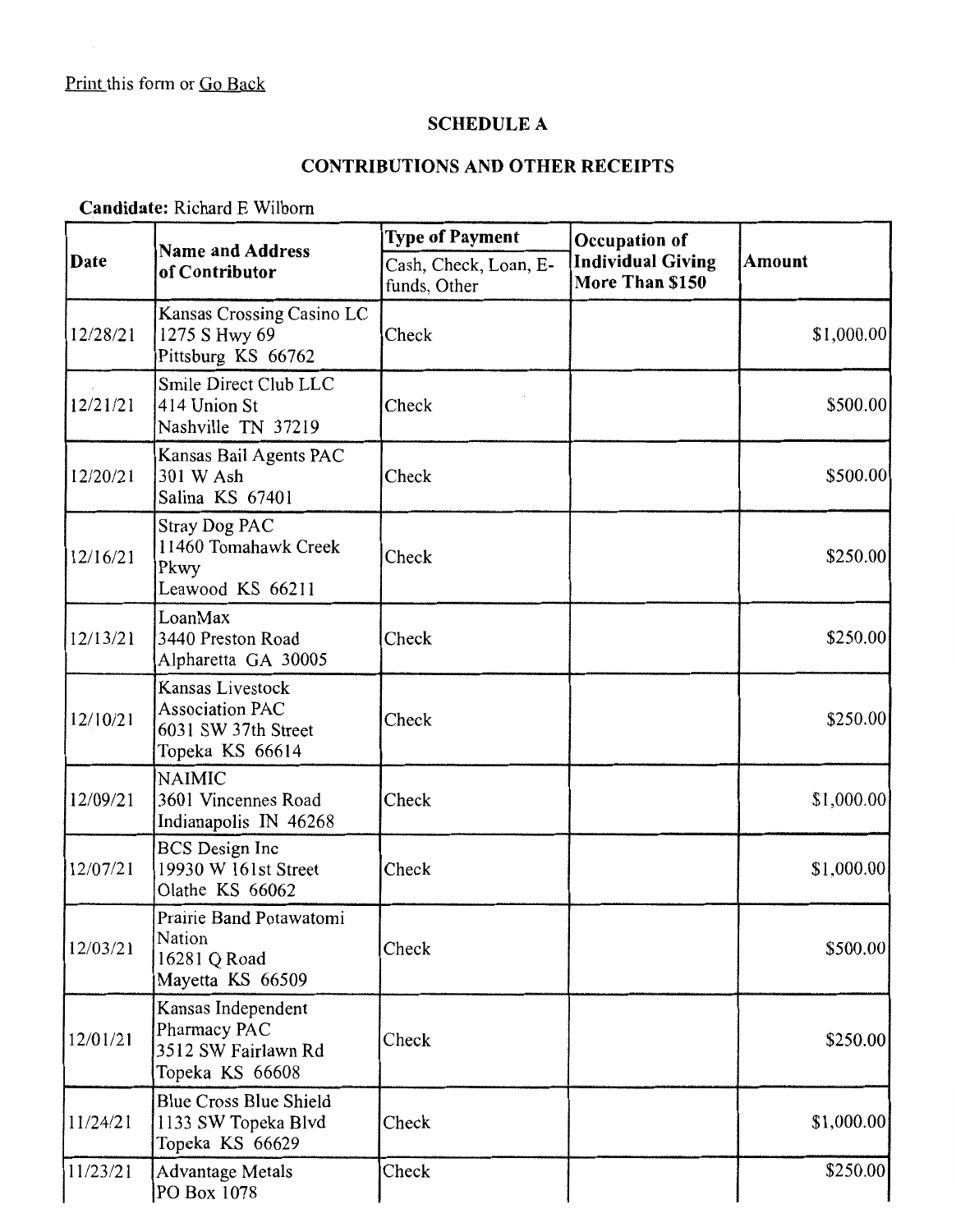|          | Cincinati OH 45201                                                                       |       |            |
|----------|------------------------------------------------------------------------------------------|-------|------------|
| 11/18/21 | Kansas Committee for Rural<br>Electrification<br>PO Box 790<br>Meade KS 67864            | Check | \$500.00   |
| 11/17/21 | <b>American Property</b><br><b>Insurance PAC</b><br>8700 W Bryn Mawr<br>Chicago IL 60631 | Check | \$250.00]  |
| 11/17/21 | <b>CVS</b> Health<br>1 CVS Drive<br>Woonsocket RI 2895                                   | Check | \$500.00   |
| 11/16/21 | PAC of Kansas<br>Ophthalmologists<br>10 W Phillip Rd<br>Vernon Hills IL 60061            | Check | \$1,000.00 |
| 11/15/21 | RAI Services Company<br>PO Box 464<br>Winston-Salem NC 27102                             | Check | \$250.00   |
| 11/15/21 | United Health Group PAC<br>PO Box 1459<br>Minneapolis MN 55440                           | Check | \$1,000.00 |
| 11/12/21 | The Beneficient Company<br>Group LLC<br>325 N St Paul Street<br>Dallas TX 75201          | Check | \$1,000.00 |
| 11/11/21 | Hy-Vee Inc Employees PAC<br>5820 Westown Parkway<br>West Des Moines IA 50266             | Check | \$250.00   |
| 11/10/21 | Kansas American Family<br>PAC<br>6000 American Parkway<br>Madison WI 53783               | Check | \$500.00   |
| 11/10/21 | Kansas Automobile Dealers<br>PAC<br>731 S Kansas Ave<br>Topeka KS 66603                  | Check | \$250.00   |
| 11/10/21 | <b>OneMain General Services</b><br>Corp<br>125 E John Carpenter Hwy<br>Irving TX 75062   | Check | \$300.00   |
| 10/29/21 | Hollywood Casino<br>777 Hollywood Casino Blvd Check<br>Kansas City KS 66611              |       | \$500.00   |
| 10/28/21 | LKQ Corporation<br>100 M Street<br>Suite 750<br>Washington DC 20003                      | Check | \$250.00   |
| 10/27/21 | Kansas Association of Nurse                                                              | Check | \$500.00   |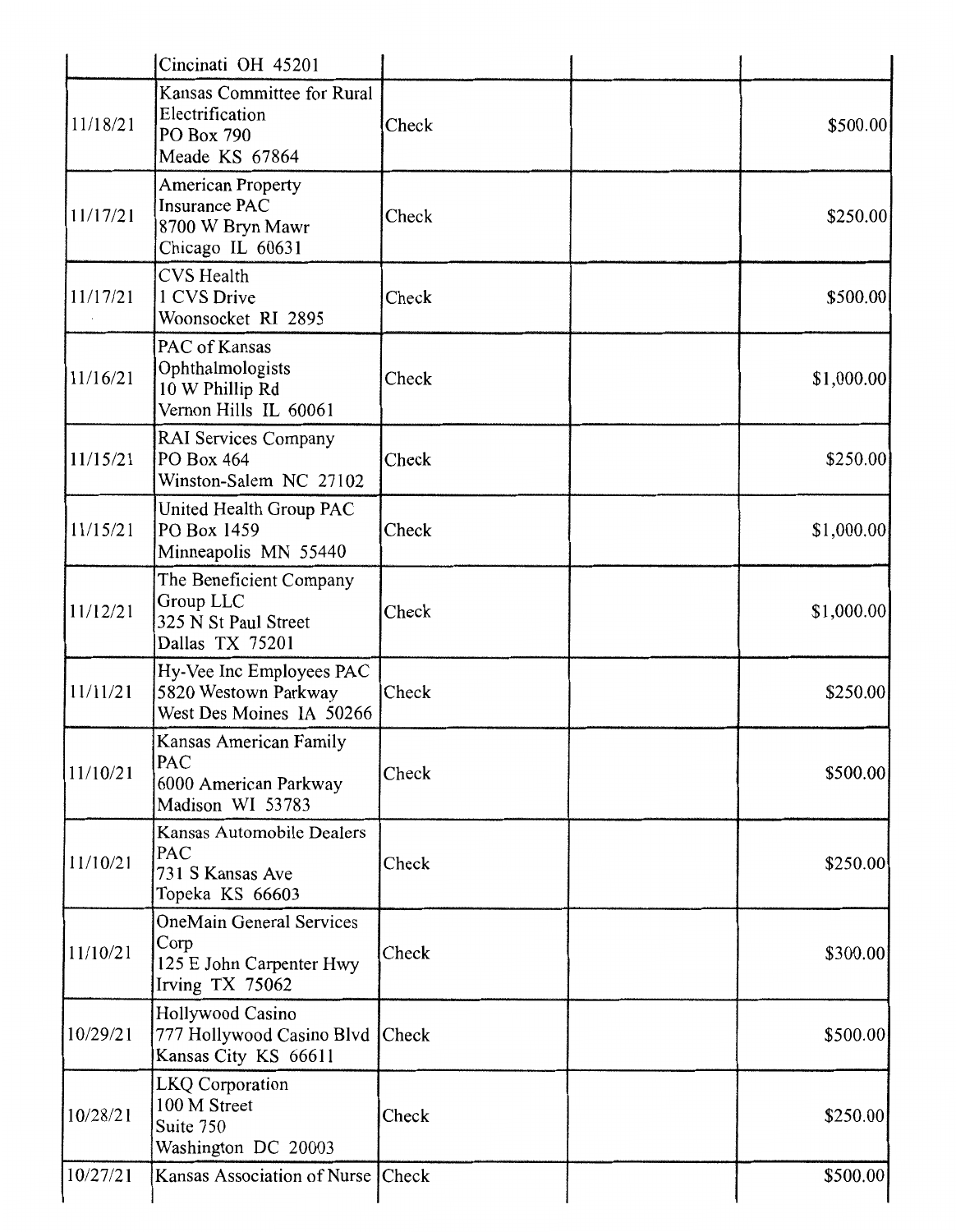| 08/27/21 | One Gas Inc PAC                                                           | Check | \$1,000.00  |
|----------|---------------------------------------------------------------------------|-------|-------------|
| 08/30/21 | Watco Companies LLC<br>315 W 3rd St<br>Pittsburg KS 66762                 | Check | \$500.00    |
| 09/02/21 | Kansas State Farm Insurance<br>825 S Kansas Avenue<br>Topeka KS 66612     | Check | \$500.00    |
| 09/07/21 | <b>Charter Communication</b><br>12405 Powerscourt Dr<br>St Louis MO 63131 | Check | \$300.00    |
| 09/13/21 | Cupac of Kansas<br>901 SW Topeka Blvd<br>Topeka KS 66612                  | Check | \$500.00    |
| 09/22/21 | <b>KSCPA PAC</b><br>114 SE 8th Ave<br>Topeka KS 66603                     | Check | \$250.00    |
| 10/01/21 | <b>ITC Great Plains LLC</b><br>27175 Energy Way<br>Novi MI 48377          | Check | \$250.00    |
| 10/06/21 | Managed Care With Heart<br>Co<br>65 E State St<br>Columbus OH 43215       | Check | \$1,000.00] |
| 10/06/21 | CURO Mgmt LLC<br>3527 N Ridge Rd<br>Wichita KS 67205                      | Check | \$1,000.00  |
| 10/07/21 | Allstate Insurance<br>2775 Sanders Rd<br>Northbrook IL 60062              | Check | \$500.00    |
| 10/08/21 | POM of Kansas LLC<br>3870 Peachtree Industrial<br>Blvd<br>Duluth GA 30096 | Check | \$1,000.00  |
| 10/08/21 | Kansas Rural<br>Telecommunication PAC<br>PO Box 4799<br>Topeka KS 66604   | Check | \$1,000.00  |
| 10/22/21 | <b>KS Insurance PAC</b><br>PO Box 55<br>Topeka KS 66601                   | Check | \$500.00    |
| 10/22/21 | Atmos Energy PAC<br>5430 LBJ Freeway<br>Dallas TX 75240                   | Check | \$500.00    |
| 10/26/21 | Oneoak Employees PAC<br>PO Box 871<br>Tulsa OK 74102                      | Check | \$300.00    |
|          | Anesthetists PAC<br>800 SW Jackson<br>Topeka KS 66612                     |       |             |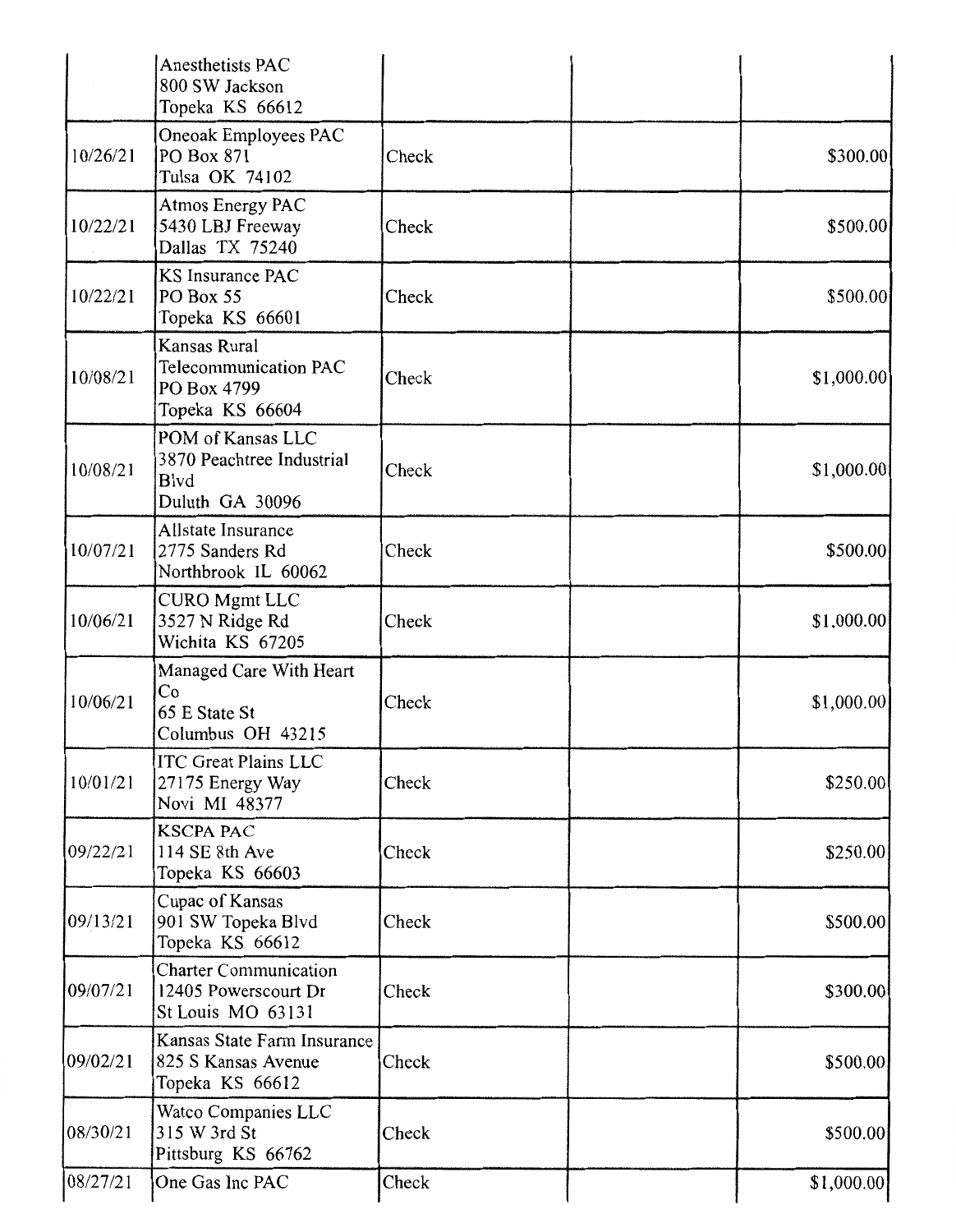|          | 15 E 5th<br>Tulsa OK 74103                                                                   |       |             |
|----------|----------------------------------------------------------------------------------------------|-------|-------------|
| 08/26/21 | <b>KHCA PAC</b><br>1100 SW Gage Blvd<br>Topeka KS 66604                                      | Check | \$500.00    |
| 08/26/21 | Lumen<br>PO Box 4065<br>Monroe LA 71211                                                      | Check | \$350.00    |
| 08/26/21 | <b>KHCA PAC</b><br>1100 SW Gage Blvd<br>Topeka KS 66604                                      | Check | \$500.00    |
| 08/23/21 | CHS Refinery<br>2000 S Main<br>McPherson KS 67460                                            | Check | \$250.00    |
| 08/17/21 | Cox Communications Inc<br>901 S George Washington<br>Blvd<br>Wichita KS 67211                | Check | \$500.00    |
| 08/13/21 | Kansas Cable PAC<br>900 S Kansas Ave<br>Topeka KS 66612                                      | Check | \$500.00    |
| 08/06/21 | Kansas Electric Power<br>Cooperative Inc<br>PO Box 4877<br>Topeka KS 66604                   | Check | \$125.00    |
| 08/03/21 | Lewis Legal News, Inc<br>1701 E Cedar St<br>Suite 111<br>Olathe KS 66062                     | Check | \$1,000.00] |
| 07/29/21 | T-MOBILE<br>12920 SE 38TH ST<br>Bellvue WA 98006                                             | Check | \$1,000.00] |
| 07/22/21 | AT&T SERVICES, INC<br>220 SE 6th Ave<br>TOPEKA KS 66603                                      | Check | \$1,000.00  |
| 07/15/21 | <b>KANSAS HOSPITAL</b><br><b>ASSOCIATION PAC</b><br><b>215 SE 8TH AVE</b><br>TOPEKA KS 66603 | Check | \$500.00    |
| 07/14/21 | <b>GM PAC</b><br><b>25 MASSACHUSETTS</b><br><b>AVE</b><br>Washington DC 20001                | Check | \$400.00]   |
| 07/01/21 | <b>COMCAST</b><br>1701 JFK BLVD<br>Philadelphia PA 19103-<br>2838                            | Check | \$500.00    |
| 06/02/21 | <b>FOUR SEASONS</b><br><b>REALTORS</b>                                                       | Check | \$100.00    |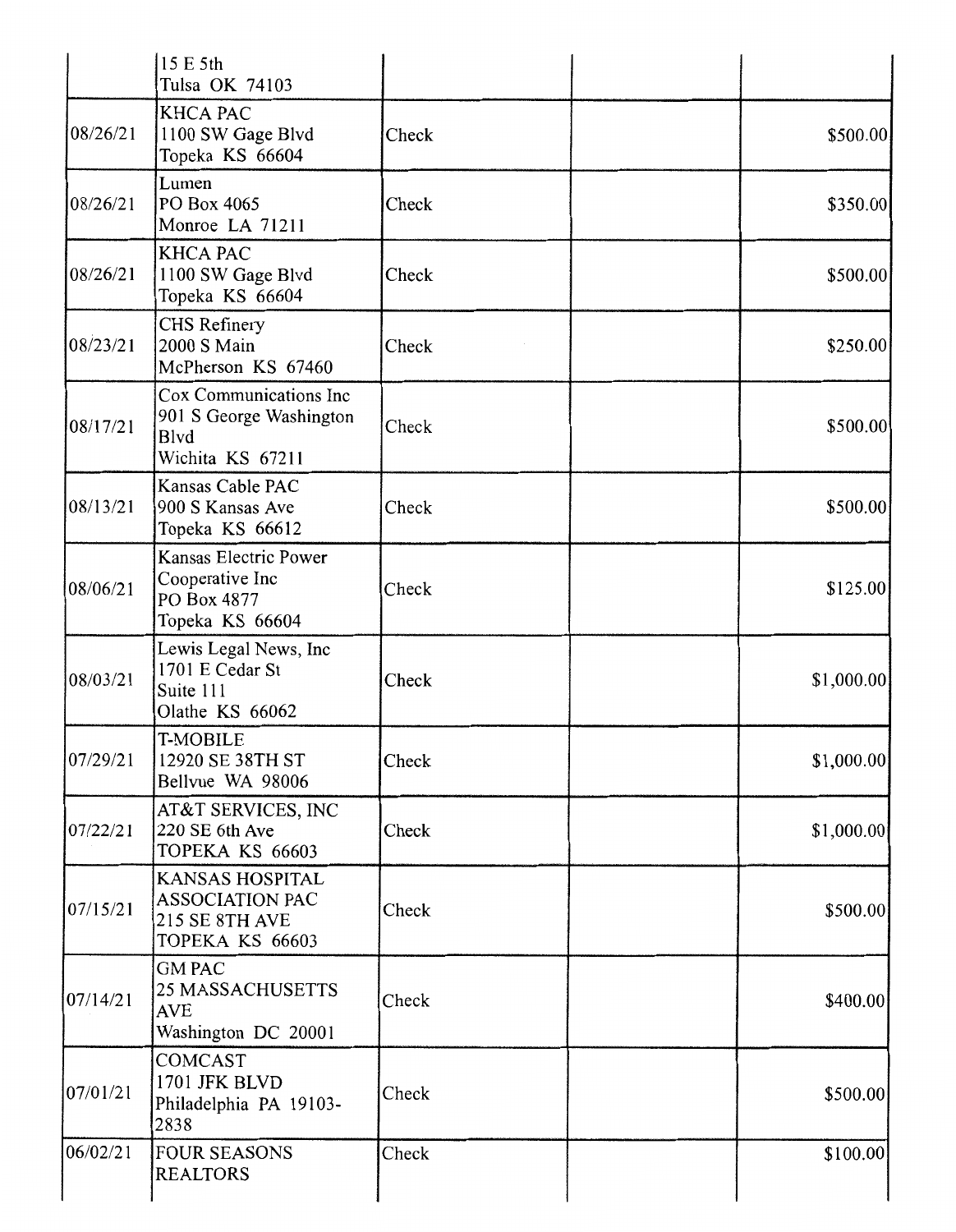| 1020 N MAIN<br>MCPHERSON KS 67460              |            |
|------------------------------------------------|------------|
| Total Itemized Receipts for Period             | \$30125.00 |
| Total Unitemized Contributions (\$50 or less)  | \$0        |
| Sale of Political Materials (Unitemized)       | \$0        |
| Total Contributions When Contributor Not Known | \$0        |
| <b>TOTAL RECEIPTS THIS PERIOD</b>              | \$30125.00 |

Print this form or Go Back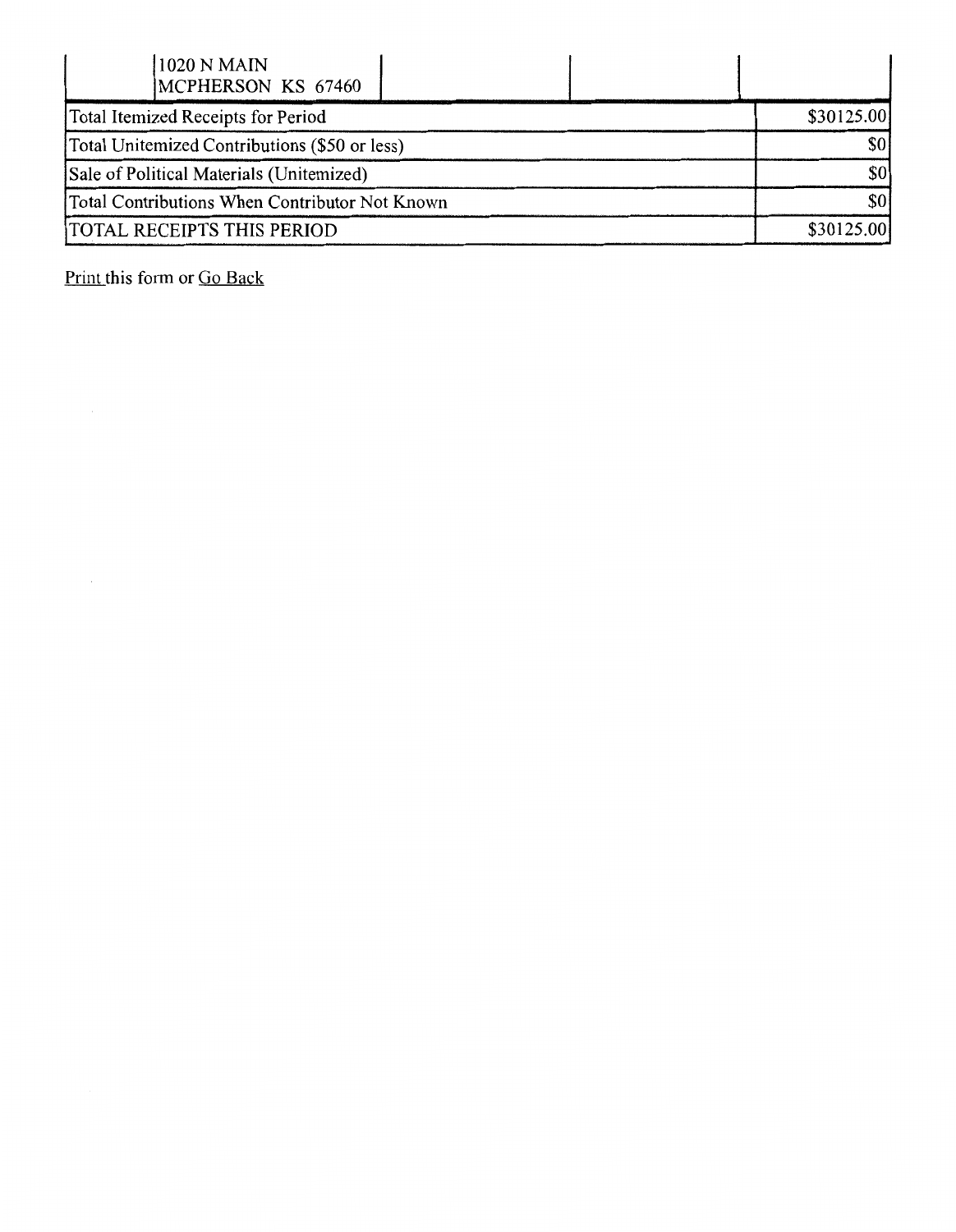## **SCHEDULE C**

## **EXPENDITURES AND OTHER DISBURSEMENTS**

#### **Candidate:** Richard E Wilborn

| Date     | <b>Name and Address</b>                                       | <b>Purpose of Expenditure</b><br>or Disbursement | Amount    |
|----------|---------------------------------------------------------------|--------------------------------------------------|-----------|
| 12/13/21 | Walmart<br>Not Available<br>Not Available NA                  | Candidate (self) office supplies                 | \$39.67]  |
| 11/26/21 | Ristorante Italiano<br>Not Available<br>Not Available NA      | Meeting/Travel                                   | \$93.18]  |
| 11/25/21 | McPherson Community Meal<br>Not Available<br>Not Available NA | Donation/Contrib                                 | \$100.00] |
| 11/17/21 | <b>Harland Clarke</b><br>Not Available<br>Not Available NA    | Candidate (self) office supplies                 | \$22.20]  |
| 11/08/21 | <b>Hawver News</b><br>Not Available<br>Not Available NA       | Subscription                                     | \$180.00  |
| 11/05/21 | <b>KS Farm Bureau</b><br>Not Available<br>Not Available NA    | Candidate (self) Dues                            | \$50.00   |
| 10/25/21 | Little River Postmaster<br>Not Available<br>Not Available NA  | Postage/Shipping                                 | \$150.00  |
| 10/22/21 | KS Sheriffs Assn<br>Not Available<br>Not Available NA         | Donation/Contrib                                 | \$50.00   |
| 10/18/21 | Eisenhower PTA<br>Not Available<br>Not Available NA           | Donation/Contrib                                 | \$100.00] |
| 10/12/21 | <b>Hyatt Place</b><br>Not Available<br>Not Available NA       | Meeting/Travel                                   | \$155.04  |
|          |                                                               |                                                  |           |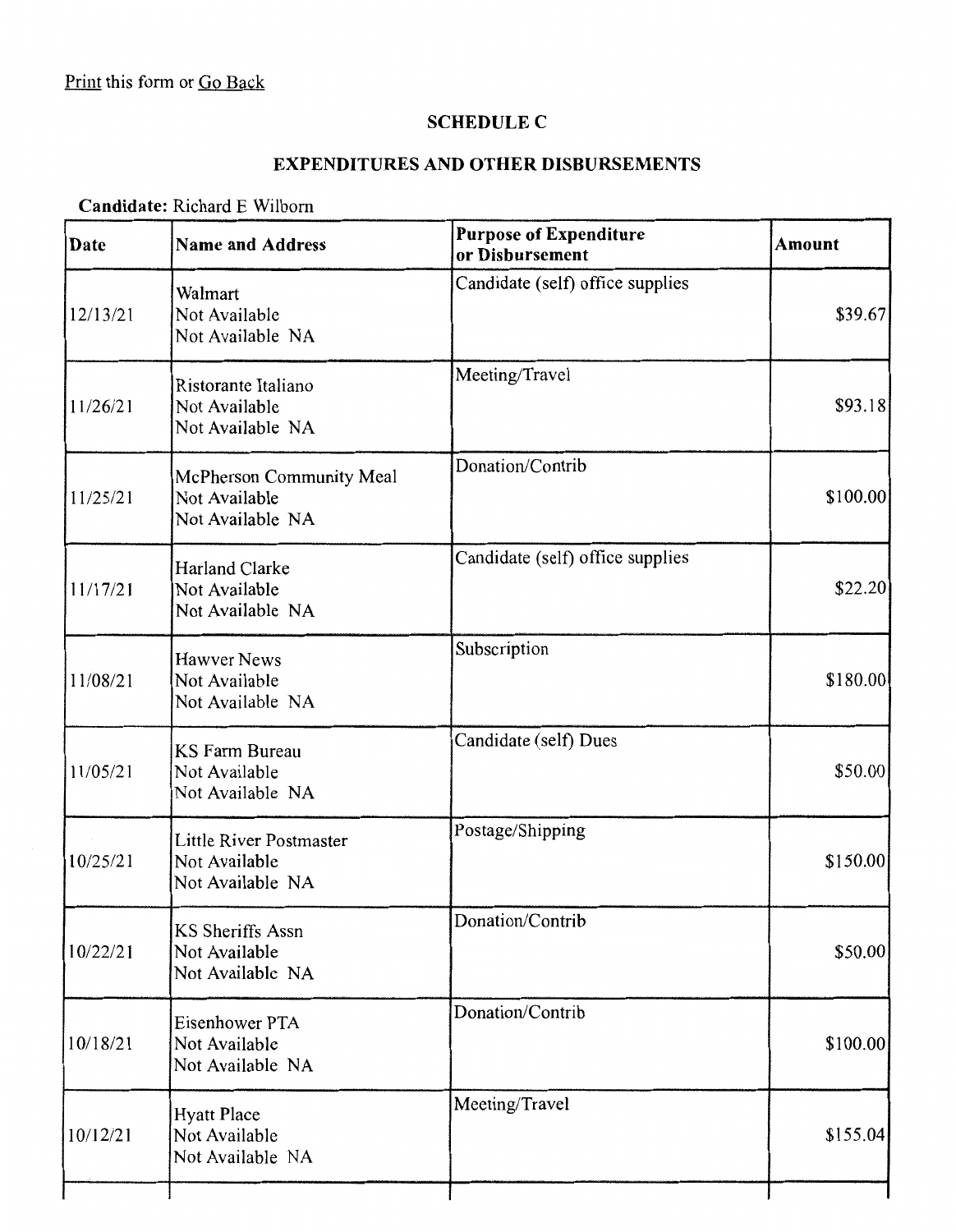| 109/15/21          | <b>KS GOP Senate Race</b><br>Not Available<br>Not Available NA     | Donation/Contrib                 | \$1,000.00] |
|--------------------|--------------------------------------------------------------------|----------------------------------|-------------|
| 09/05/21           | McPherson Chamber of Commerce<br>Not Available<br>Not Available NA | Candidate (self) Dues            | \$20.00]    |
| 08/21/21           | McPherson American Legion<br>401 N Main<br>McPherson KS 67460      | Donation/Contrib                 | \$100.00    |
| 08/13/21           | <b>KS Photo Contest</b><br>Not Available<br>Not Available NA       | Donation/Contrib                 | \$250.00    |
| $\sim$<br>08/02/21 | Econolodge<br>Not Available<br>Not Available NA                    | Meeting/Travel                   | \$292.41    |
| 08/02/21           | <b>Grand American Hotel</b><br>Not Available<br>Not Available NA   | Meeting/Travel                   | \$1,020.54] |
| 07/29/21           | Main St Plaza<br>Not Available<br>Not Available NA                 | Meeting/Travel                   | \$66.81     |
| 07/28/21           | Days Inn<br>Not Available<br>Not Available NA                      | Meeting/Travel                   | \$224.87    |
| 07/22/21           | Farleys Bar & Grill<br>Not Available<br>Not Available NA           | Meeting/Travel                   | \$44.32     |
| 07/16/21           | McPherson American Legion<br>401 N Main<br>McPherson KS 67460      | Donation/Contrib                 | \$100.00    |
| 07/06/21           | Sams Club<br>Not Available<br>Not Available NA                     | Candidate (self) office supplies | \$21.46     |
| 06/26/21           | Dickenson County GOP Women<br>Not Available<br>Not Available NA    | Donation/Contrib                 | \$250.00    |
| 06/03/21           | American Legislative Exchange<br>Council                           | Candidate (self) Dues            | \$645.00    |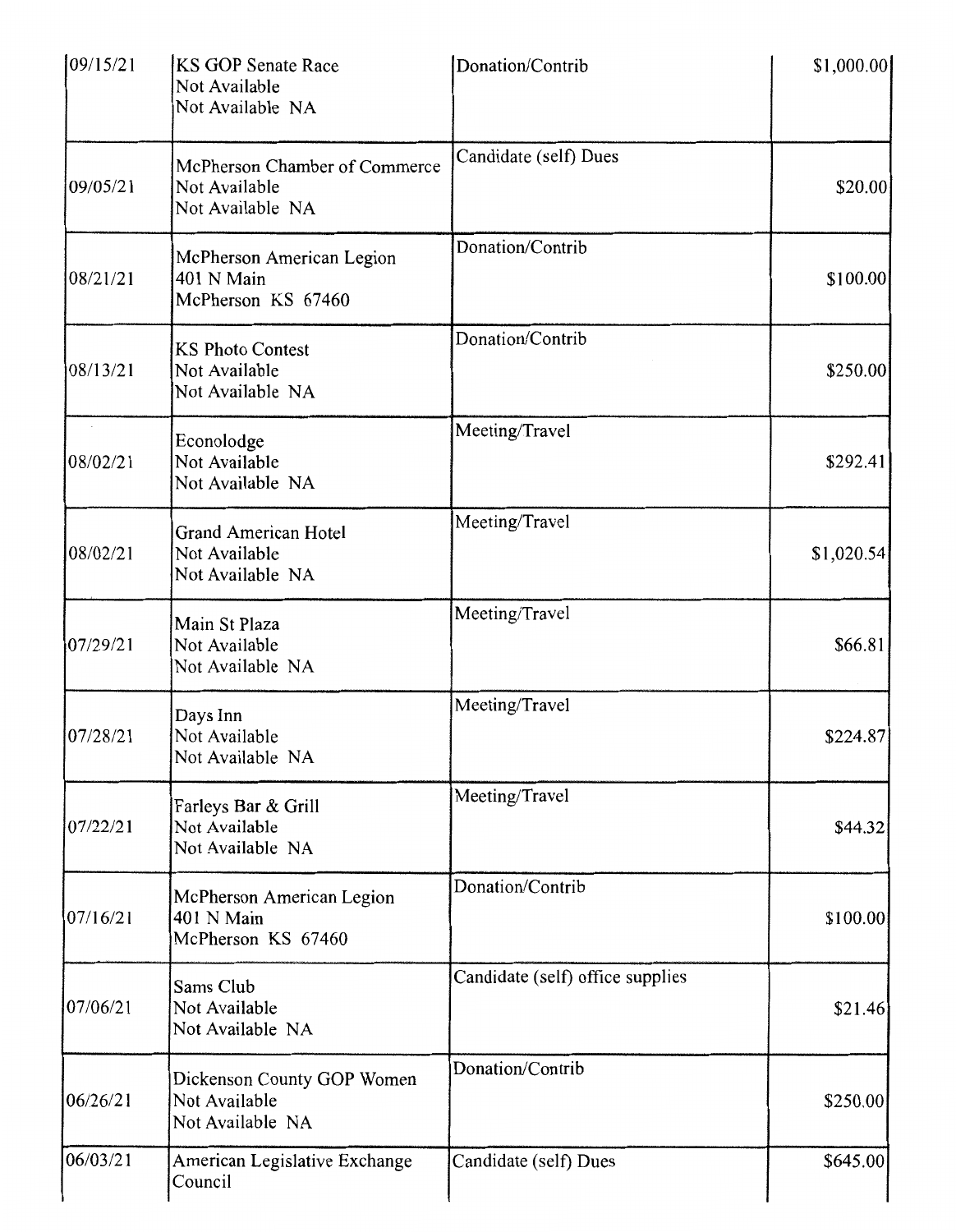|          | Not Available<br>Not Available NA                                            |                                  |            |
|----------|------------------------------------------------------------------------------|----------------------------------|------------|
| 06/02/21 | Amazon<br>Not Available<br>Not Available NA                                  | Candidate (self) office supplies | \$19.00    |
| 06/02/21 | <b>Best Buy</b><br>Not Available<br>Not Available NA                         | Electronics/Computers            | \$213.93   |
| 05/31/21 | KS Federation of Teenage<br>Republicans<br>Not Available<br>Not Available NA | Donation/Contrib                 | \$150.00]  |
| 05/31/21 | KS Troopers Assoc<br>Not Available<br>Not Available NA                       | Donation/Contrib                 | \$35.00    |
| 05/28/21 | Walmart<br>Not Available<br>Not Available NA                                 | Candidate (self) office supplies | \$39.32]   |
| 05/27/21 | <b>ESTY</b><br>Not Available<br>Not Available NA                             | Candidate (self) office supplies | \$35.98    |
| 05/24/21 | Best Buy<br>Not Available<br>Not Available NA                                | Electronics/Computers            | \$1,848.12 |
| 05/17/21 | Dickenson County GOP Women<br>Not Available<br>Not Available NA              | Donation/Contrib                 | \$100.00]  |
| 05/10/21 | Hanover Pancake House<br>Not Available<br>Not Available NA                   | Meeting/Travel                   | \$27.58    |
| 05/07/21 | KS Rifle Association<br>Not Available<br>Not Available NA                    | Donation/Contrib                 | \$100.00   |
| 04/26/21 | <b>HGI</b> Banquets<br>Not Available<br>Not Available NA                     | Meeting/Travel                   | \$13.22    |
| 04/20/21 | <b>CCI</b> Hotel<br>Not Available<br>Not Available NA                        | Meeting/Travel                   | \$134.28   |
|          |                                                                              |                                  |            |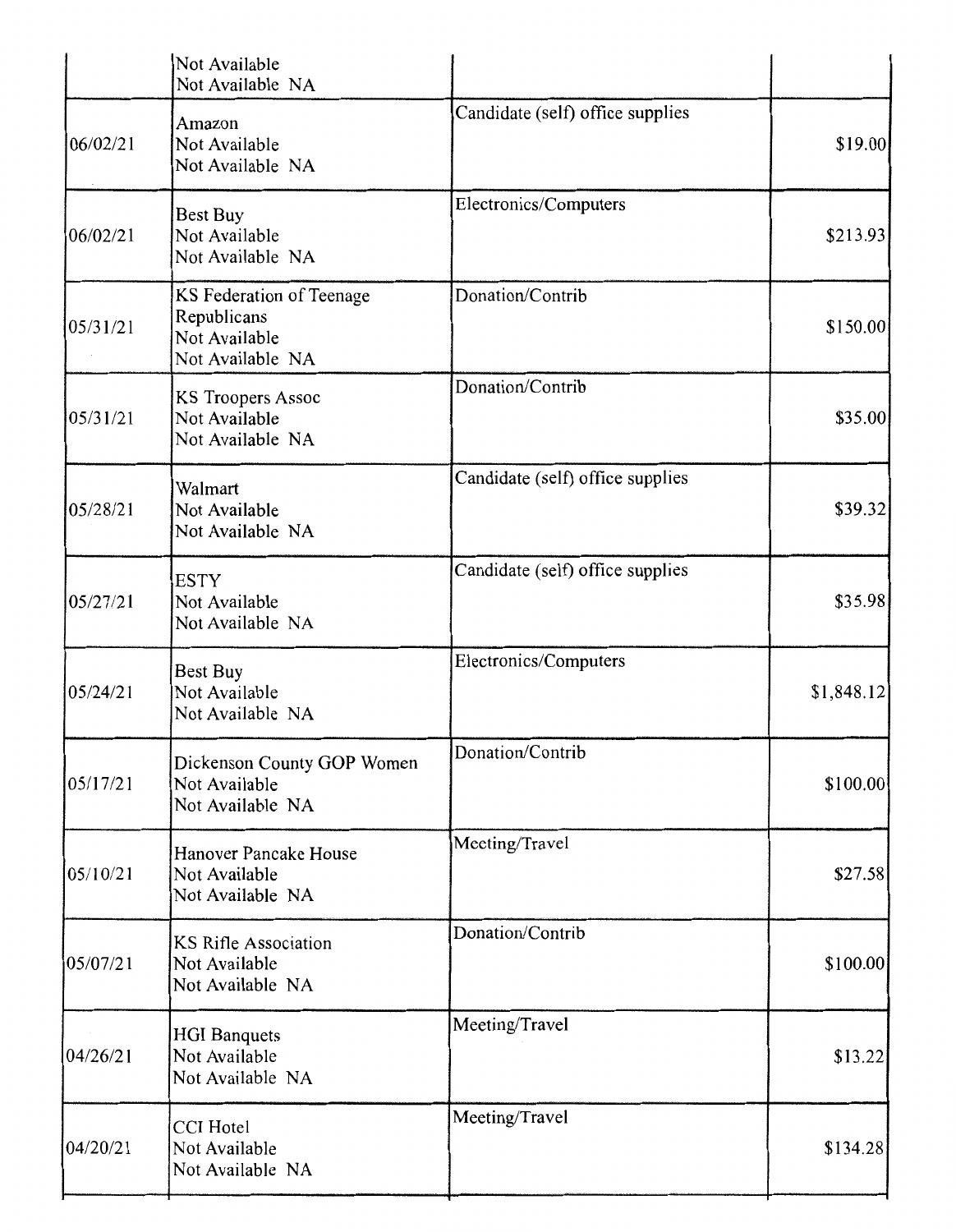| 04/06/21 | KS GOP<br>Not Available<br>Not Available NA                      | Donation/Contrib                               | \$500.00   |
|----------|------------------------------------------------------------------|------------------------------------------------|------------|
| 02/25/21 | Allstate Insurance<br>Not Available<br>Not Available NA          | Candidate (self) return excess<br>contribution | \$200.00   |
| 02/22/21 | <b>Bucklin Lions Club</b><br>Not Available<br>Not Available NA   | Candidate (self) dues                          | \$50.00    |
| 02/15/21 | <b>Ellsworth Reporter</b><br>Not Available<br>Not Available NA   | Candidate (self) advertising                   | \$239.40   |
| 02/10/21 | McPherson County Foundation<br>Not Available<br>Not Available NA | Donation/Contrib                               | \$1,000.00 |
| 02/04/21 | Don Cackler<br>Not Available<br>Not Available NA                 | Candidate (self) senate flower fund            | \$90.00    |
| 02/01/21 | Klear<br>Not Available<br>Not Available NA                       | Candidate (self) dues                          | \$300.00   |
| 02/01/21 | <b>Truth Caucus</b><br>Not Available<br>Not Available NA         | Candidate (self) dues                          | \$300.00   |
| 02/01/21 | Walmart<br>Not Available<br>Not Available NA                     | Candidate (self) office supplies               | \$51.27    |
| 01/22/21 | Darren Beckham<br>300 SW 10th St<br>Topeka KS 66612              | Candidate (self) office supplies               | \$34.80    |
| 01/11/21 | Sunflower State Journal<br>Not Available<br>Not Available NA     | <b>Subscription Newsletter</b>                 | \$160.00]  |
| 01/11/21 | Walmart<br>Not Available<br>Not Available NA                     | Candidate (self) office supplies               | \$171.12   |
| 01/07/21 | Celtic Fox                                                       | Meeting/Travel meal                            | \$34.45    |